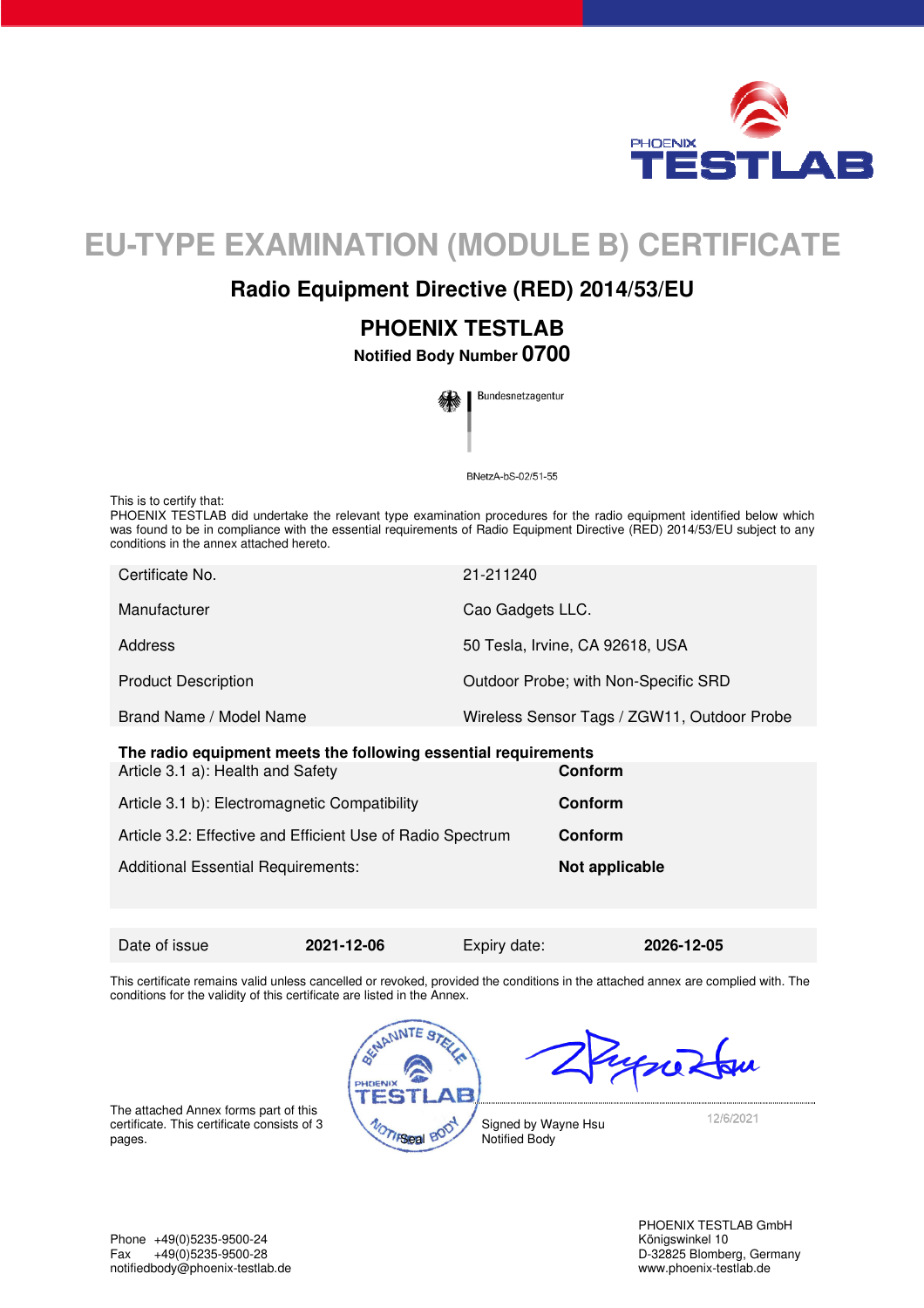### **Annex**

| <b>Technical description</b>                                             |                                                                                                                                                        |
|--------------------------------------------------------------------------|--------------------------------------------------------------------------------------------------------------------------------------------------------|
| <b>Frequency Range</b>                                                   | 433.92 MHz                                                                                                                                             |
| <b>Transmit Power</b>                                                    | $-12.69$ dBm ERP                                                                                                                                       |
| Hardware Version                                                         | 2.0                                                                                                                                                    |
| Software Version                                                         | 2.0                                                                                                                                                    |
| <b>System Components</b>                                                 |                                                                                                                                                        |
| <b>Battery</b>                                                           | Xeno Energy; XL-050F 1/2AA, 3.6V/1200mAh                                                                                                               |
| <b>Optional Components</b>                                               |                                                                                                                                                        |
|                                                                          |                                                                                                                                                        |
| <b>Approval documentation</b>                                            | Technical Documentation including Wireless Sensor Tags_ZGW11                                                                                           |
|                                                                          | External / Internal Photos, User Manual, Label, Block Diagram,<br>Circuit Diagram, Operational Description, PCB Layout, Parts<br>Placement, Parts List |
| <b>EU Declaration of Conformity</b>                                      | 2 pages, 23 September, 2021                                                                                                                            |
| <b>Explanation of compliance</b><br>Article $10(2)$ and Article $10(10)$ | Description in the User Manual                                                                                                                         |
| <b>Further Documents</b>                                                 | Risk Assessment, 9 pages, 23 September, 2021                                                                                                           |

#### **Applied Standards and Test Reports**

| <b>Specification</b>                                 | Laboratory                                     | <b>Test Report Number / Version</b> |
|------------------------------------------------------|------------------------------------------------|-------------------------------------|
| EN 62368-1:2014/A11:2017                             | <b>Shenzhen STS Test Services</b><br>Co., Ltd. | STS2101045A01                       |
| EN 50663: 2017                                       | <b>Shenzhen STS Test Services</b><br>Co., Ltd. | STS2101045H01                       |
| ETSI EN 301 489-1 V2.2.3<br>ETSI EN 301 489-3 V2.1.1 | <b>Shenzhen STS Test Services</b><br>Co., Ltd. | STS2101045E01                       |
| ETSI EN 300 220-1 V3.1.1<br>ETSI EN 300 220-2 V3.2.1 | <b>Shenzhen STS Test Services</b><br>Co., Ltd. | STS2101045W01                       |

#### **Limitations / Restrictions**

- Operating Temperature range is -40 ~ +80 degree Celsius.
- The SRD receiver fulfills the requirements of category 2.